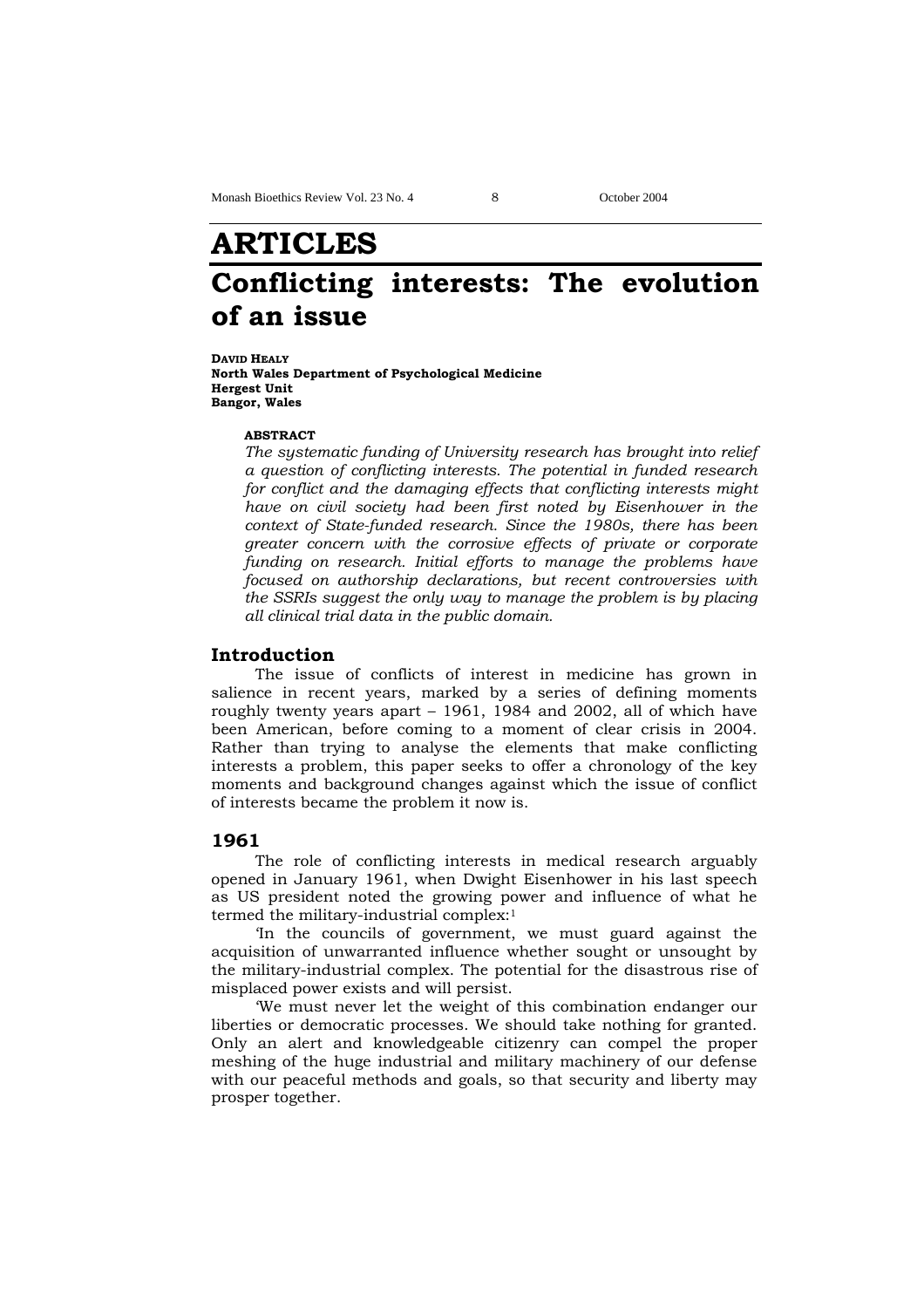'Added to and largely responsible for the sweeping changes in our industrial-military posture has been the technological revolution during recent decades. In this revolution, research has become central; it also becomes more formalised, complex and costly. A steadily increasing share is conducted for, by, or at the direction of the Federal Government.

'Today the solitary inventor, tinkering in his shop, has been overshadowed by the task forces of scientists in laboratories and testing fields. In the same fashion, the free university, historically the fountainhead of free ideas and scientific discovery has experienced a revolution in the conduct of research. Partly because of the huge costs involved, a government contract becomes virtually a substitute for intellectual curiosity …

'The prospect of domination of the Nation's scholars by Federal employment project allocations and the power of money is ever present and gravely to be regarded.

'Yet, in holding scientific research and discovery in respect, as we should, we must also be alert to the equal and opposite danger that public policy itself could become the captive of a scientific and technological elite.'

Eisenhower's concern stemmed from the highly visible emergence of a research establishment that had not been present before the Second World War. The concern in 1961, perhaps more clearly obvious to a Republican president, was the influence of government on academics. The historical context also linked the emergence of the problem with government funding, leading many to focus on the relative novelty of government having a role in research and to overlook the age-old adage about pipers and tunes. In broader terms the concerns were with the notion of made-to-measure or applied research. Government, especially the American government, remained the focus of conflict of interest concerns through the mid-1970s.

Eisenhower's speech did not mention medical research overtly, but the War effort had included substantial government funding of and involvement in medical research, which led after the war to the establishment of the National Institutes of Health in the United States and comparable medical research establishments in other countries. During the 1950s and 1960s, academic careers in medicine for the first time required a research component and the phrase 'publish or perish' first appeared[.2](#page--1-1)

## **1984**

When the question of conflict of interest next emerged in 1984, the context had changed completely. Arnold Relman, then editor of the *New England Journal of Medicine*, brought to light the issue of conflict of interest[.3](#page--1-2) He outlined that there had always been links between academics and industry but that the scope for a commercial application of research had grown, and that this brought with it new risks. A few years before, the president of Harvard, Derek Bok, had begun the process of questioning the position of academia in the new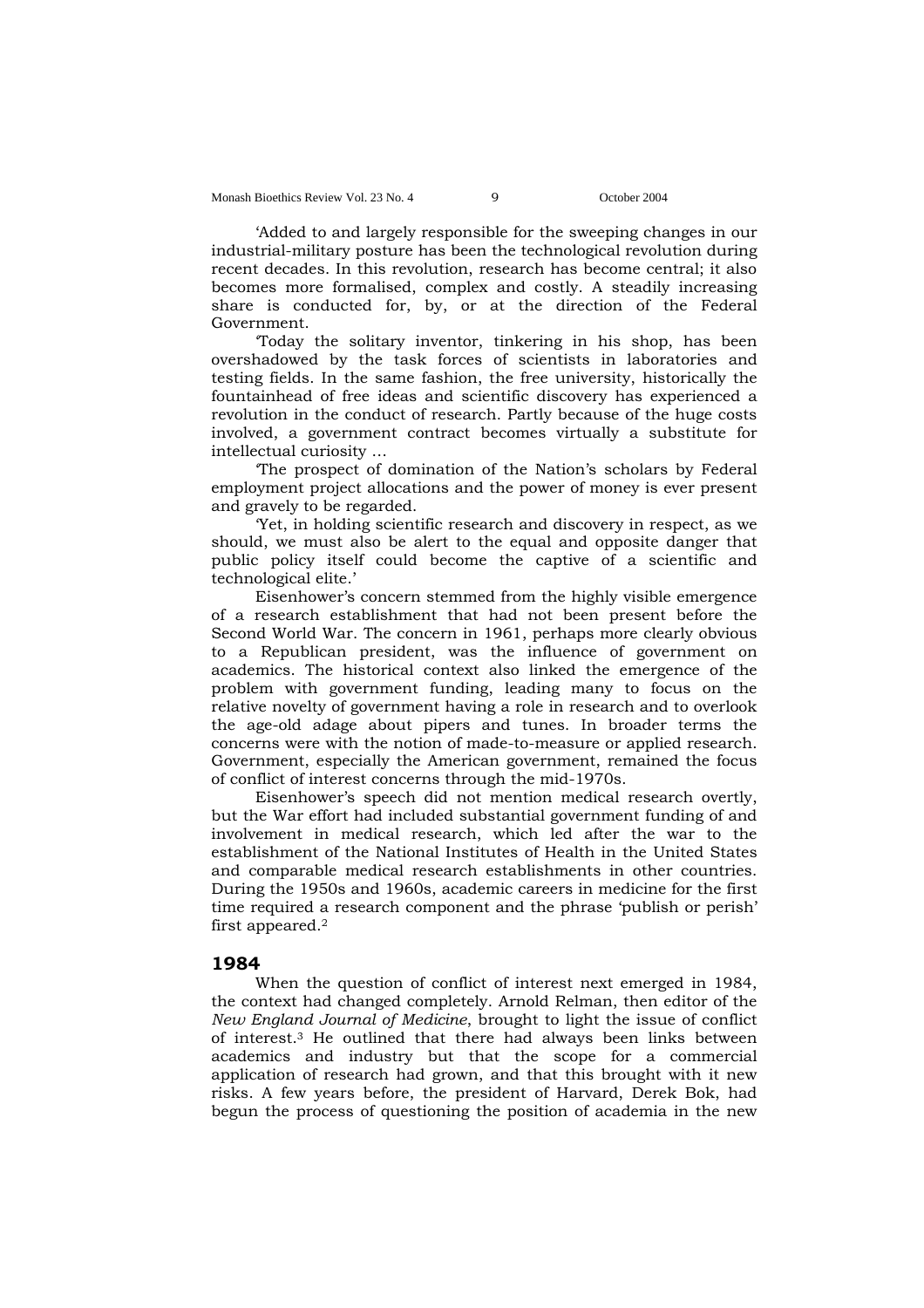world of university campuses penetrated not by the government or the military but by commercial science[.4](#page--1-3)

The emergence of a debate about conflict of interest in medicine in the early 1980s suggests that developments in the previous decade were impacting on the world of academic medicine. In fact, in the course of the 1970s, there had been a series of linked developments that are clearly pertinent to this issue.

First, the science behind both psychiatry and many other branches of medicine became Big Science in a way that it had not been before. Through to the late 1960s, while a host of new treatments were introduced to psychiatry, the discipline remained one in which senior clinicians undertook experiments with drugs that determined whether these drugs worked or not, and the testing of drugs both in clinical trials and in clinical practice remained closely tied to the impact these drugs had on patients. Feedback from patients still played a part in this scientific world.

However, starting from the 1970s, clinical trials were conducted on multiple sites and were often multi-national, and the trials were increasingly coordinated by either the pharmaceutical companies themselves or by a new breed of organisations, CROs (Clinical Research Organisations), that emerged in the late 1970s. The upshot of these developments was that clinicians involved in trials were increasingly less likely to have a good picture as to what a drug actually did. The role of senior clinicians vis-à-vis new drugs and pharmaceutical companies became increasingly ornamental rather than substantive. These clinicians became the figureheads who often presented companygenerated material with which they themselves had little or no personal familiarity. Their role increasingly was one of educating or leading by example their fellow clinicians into the use of these drugs.

Operating at one remove from patients in this way meant that clinicians no longer had the authority that had previously stemmed from personal hands-on research experience with a drug. In an academic world growing increasingly busy, senior clinicians were also less likely to be actually treating patients, and thus they were also less likely to have direct feedback on the effects of the drugs from the patients to whom they had given the drug. Finally, they were increasingly less likely to be able to scrutinise an entire database themselves and try to extract a valid picture of what this new agent might do, as the data from the multiple sites of a trial were increasingly held centrally in pharmaceutical company archives rather than in a lead investigator's files.

A second way in which medical science became Big in the 1970s was with the development of an increasing array of technologies designed to establish what drugs were actually doing or where they might actually be working in the body. Technologies such as scintillation counters and later brain scans of various sorts produced data that only the experts could interpret. Where before both patients and their advocates could contest the meanings that were being put on an experience by an expert, in the case of the new technical data the only way for patients or anyone with a dissenting point of view to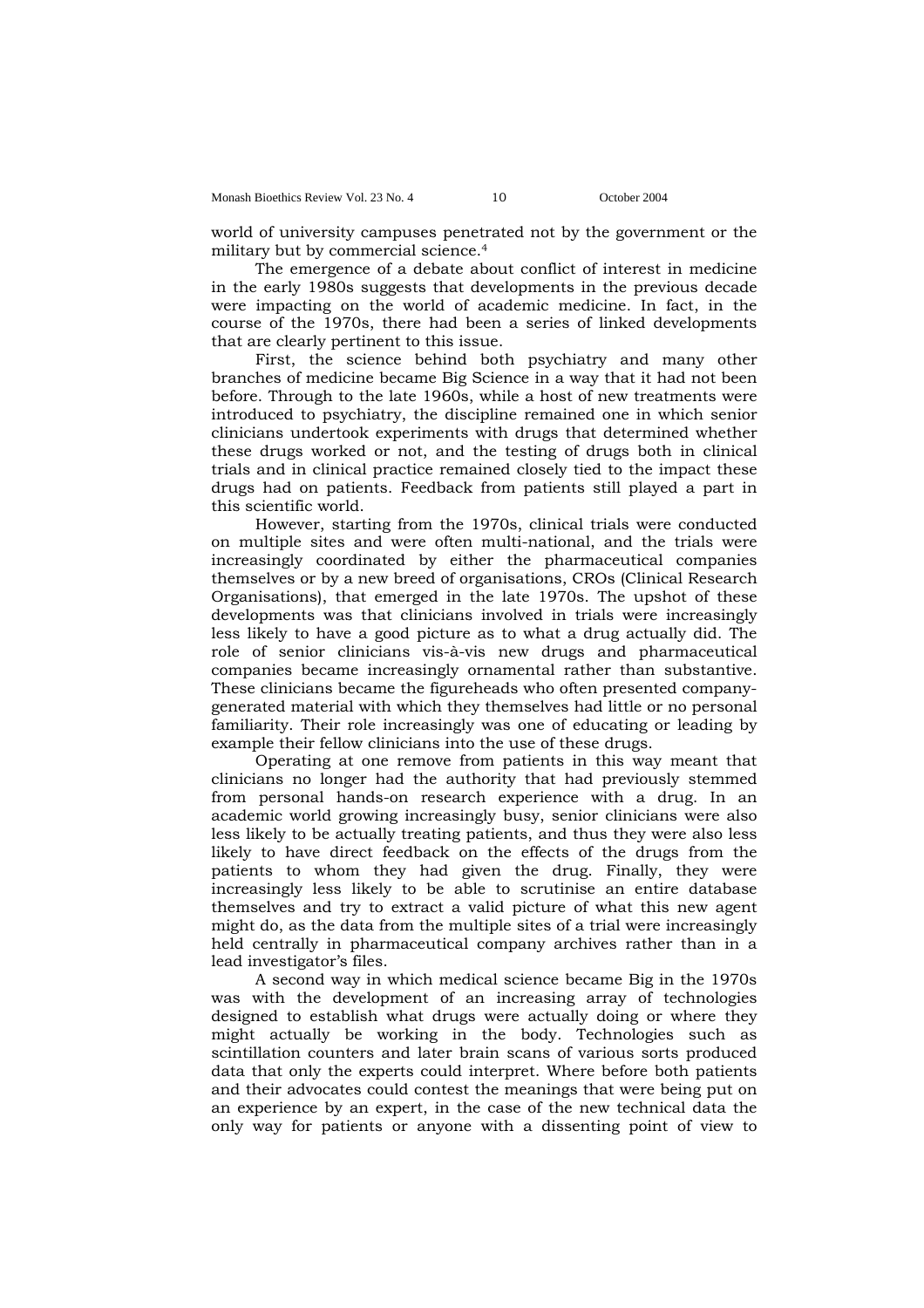contest the data would have been to hire their own experts. Increasingly patients and the general public had to rely on the hope that their experts would be genuine.

A third factor also came into play in the late 1970s. Pharmaceutical companies and their marketing departments became more heavily involved in the business of imparting clinical information about new compounds. The first satellite symposia at scientific meetings began to appear at this time and by the 1990s satellite symposia were a regular feature. For example, in the mid 1990s American Psychiatric Association Meetings might have as many as 40 Satellite Symposia with companies paying several hundred thousand dollars for the privilege of hosting each of these. Increasingly, Satellite Symposia came with journal supplements which featured new research data or review articles on issues of interest to the company and their product, and increasingly these articles were 'apparently' written by some of the most senior figures in the field. In order for this to happen efficiently, and particularly given that these same senior figures were in great demand from a range of different pharmaceutical companies, it was simply not feasible for these authors to write all their own articles and an industry grew up around providing ghost-written articles for both companies and authors[.5](#page--1-4) 

The extent to which ghostwriting was a new factor to be taken into account by journals and the scientific field began to register in the early 1990s. In 2000, journal editors attempted to tackle the problem by putting in place procedures requiring authors to offer some specification of their role in the production of an article.<sup>6</sup>

A final change of note was the passage of the Bayh-Dole Act, which came into force in 1981[.7](#page--1-6) The background to this piece of legislation lay in concerns about an apparently slowing rate of growth in the American economy. One way to stimulate productivity in research-led areas, it was proposed, was to re-organise the academic system in a manner that enabled academics and institutions to hold patents and thereby profit from developments that had come about by virtue of support from federally-funded projects.

Bayh-Dole marks a point of transition to a new focus on what is now termed the knowledge-based economy. This refers to the production of a new set of manufactured goods regarding which intellectual property rights are of importance and whose value lies in the intellectual artefacts associated with the basic product rather than in the commodities themselves. Pharmaceutical products are among the leading items in this new economy.

## **2002**

The issue of academics holding patents was at the heart of the next defining moment in the conflict of interest debate in 2002, when MJ Owens, along with a co-author, Charles Nemeroff, a Professor of Psychiatry in Emory University, had a review paper published in *Nature Neuroscience*. In this paper, Nemeroff argued first, that a transdermal patch for the delivery of lithium might be clinically useful, second, that emerging aspects of the neuroscience of mood disorders pointed to a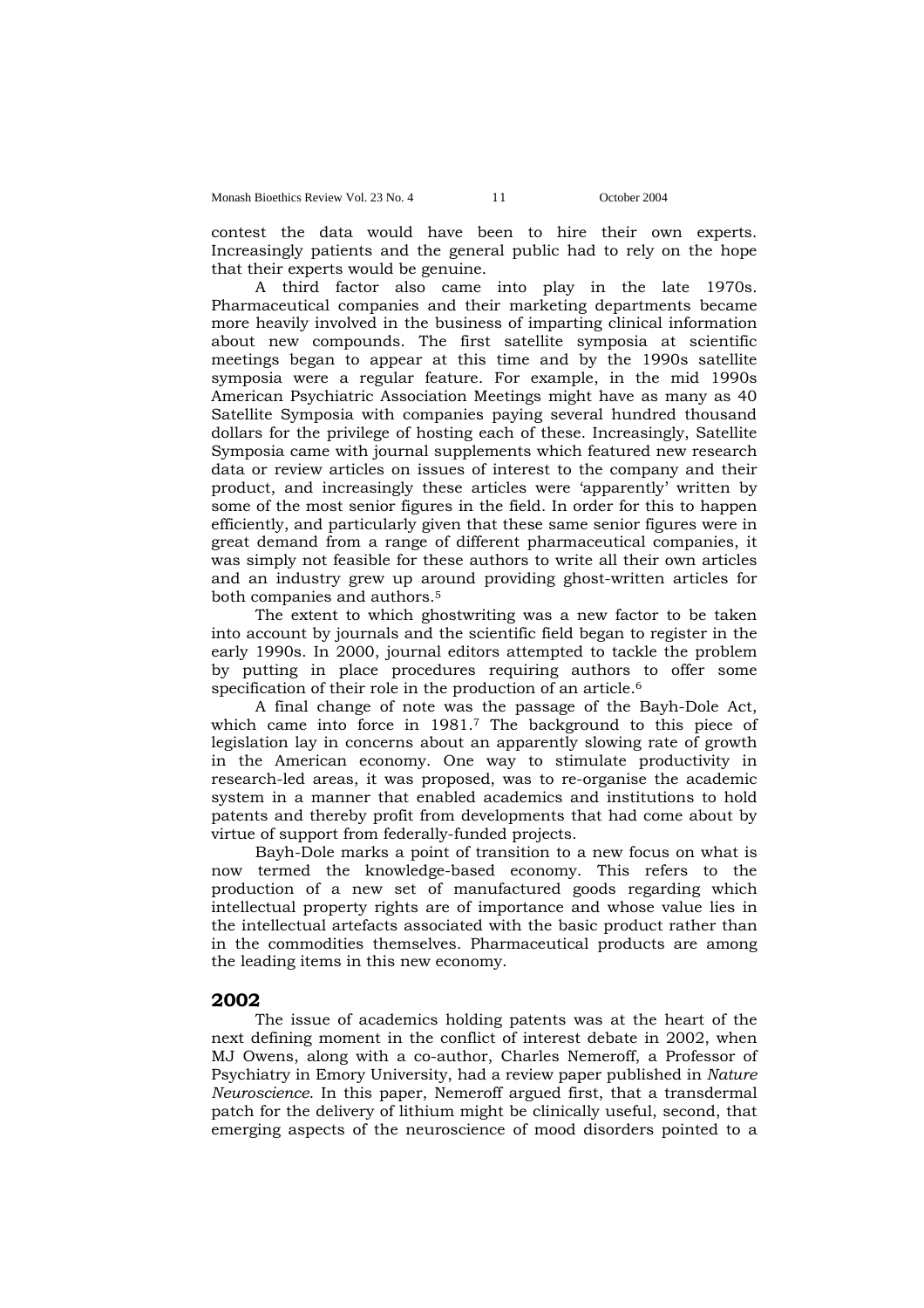utility for mifepristone in the treatment of psychotic depression, and third, that milnacipran, a drug available on some European and Asian markets, might be useful for the treatment of fibromyalgia[.8](#page--1-7) Readers of the review were not made aware that Dr Nemeroff held a patent on a transdermal patch for the delivery of lithium, or that he was a member of the Scientific Advisory Board of Corcept Therapeutics who were conducting the trials on mifepristone, or that he was Director and Chairman of the Psychopharmacology Advisory Board of Cypress Bioscience which was hoping to bring milnacipran to the US market for fibromyalgia.

Drs Bernard Carroll and Robert Rubin wrote to *Nature Medicine* pointing out these undeclared conflicts of interests. *Nature* refused to publish their letter, arguing the journal did not have a clear conflict of interest policy that Dr Nemeroff had violated. Where journals had clear conflict of interest policies, Dr Nemeroff had in fact probably been more than usually forthcoming in complying with such policies and declaring his interests. The issue moved from *Nature* to the *New York Times*. Following a *New York Times* article[,9](#page--1-8) a letter to *Nature* from a number of senior figures within the American scientific establishment advocated that *Nature* beef up their conflict of interest policy.

*Nature* complied, stating that: 'The argument for extending existing disclosure policy to reviews is strong. Studies of the clinical literature have concluded that industry funding is associated with proindustry results, so there is a clear prima facie case for concern. One can argue that because review articles are inherently selective and opinionated, they provide more scope for bias than do reports of research results. Moreover there have been clear examples of abuse, in which academic authors have been paid by pharmaceutical companies to put their names and credibility to reviews produced by ghost writers employed to boost company products. The most compelling argument for disclosure, however is to remove suspicion. When scientists offer their professional expertise without disclosing potential financial benefits to themselves, it threatens to undermine public trust, not simply in a particular paper or journal, but in the integrity of the scientific enterprise as a whole. The main purpose of our disclosure policy therefore, is to maintain the credibility of the material we publish, in the eyes of the scientific community and the public.['10](#page--1-9) 

The journal further added that: 'the public interest is not served by stigmatising commercial research. Academia and industry are increasingly intertwined, particularly in the US, and such partnership can offer significant benefit to scientific progress. The challenge is to manage the relationship in a way that does not undermine academic values such as open communication, prompt publication and the perceived integrity and objectivity of the scientific community. Many of these concerns are best addressed by public disclosure, which journals are uniquely well placed to promote. Journals cannot eliminate all tensions arising from commercialisation of academic research, of course, and ultimately these issues must be resolved in the marketplace of ideas.['11](#page--1-10)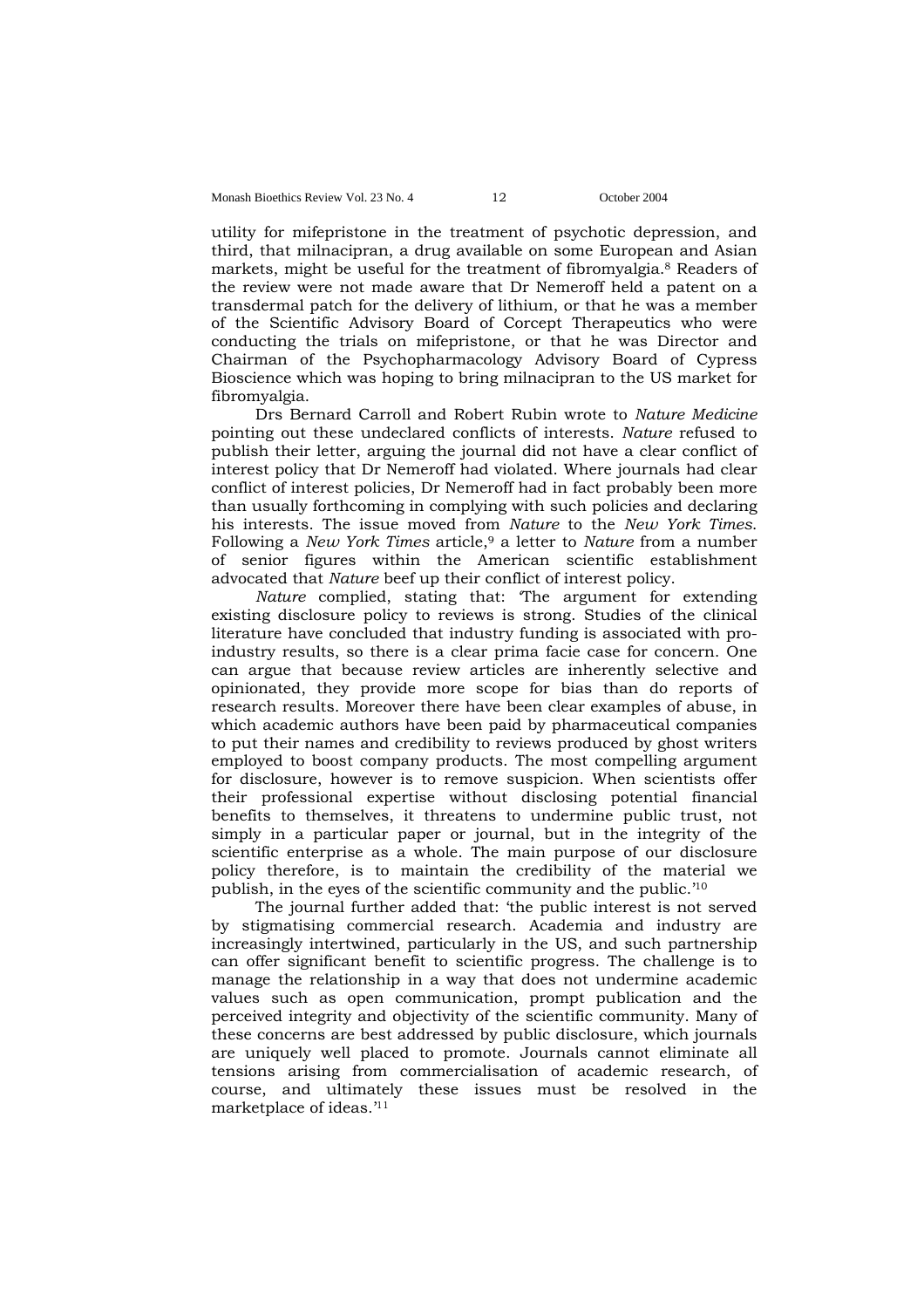This series of events became grist to the mill of a range of conflict of interest debates in medical and psychiatric meetings in the course of 2003/2004. What gave the incident extra spice was that Dr Nemeroff had links to almost all of the major pharmaceutical companies in addition to other companies, and had been described as the most powerful man in American psychiatry[.12](#page--1-11)

The editorial response from *Nature Neuroscience* makes it clear that, as of 2002, the question of disclosing conflicts of interest was bound up in the broader issue of the dependability of the scientific literature. Conflict of interest had become something of a code for lack of access to the raw data underpinning experiments. Having begun a policy of asking authors to declare conflicts of interests in the 1980s, journals had moved on by 2000 to in many cases requiring authors to complete authorship declaration forms in an effort to ensure that someone at some point in the chain of events that proceeds from scientific experiment to the publication of results of that experiment was in a position to take responsibility for any claims being made.<sup>13</sup> Despite this, the new authorship matrix is consistent with many articles being ghostwritten,[14](#page--1-13) and the notional authors never in fact having seen the raw data on which they appear to report.

## **Science and Journal-ism**

As the leading journals in medicine began to tighten their conflict of interest policies through the 1980s, they drew a hostile response from many academics. Critics offered arguments to the effect that it almost cannot in principle make any difference to the progress of science whether an author has a conflict of interest or not[.15](#page--1-14) The response from *Nature* makes it clear that it remains their expectation that the marketplace of ideas is still the guarantor that truth will emerge. The example of Thomas Edison and the light bulb is commonly cited – surely, it is argued, neither the scientific community nor its journals would have wished to block someone like Edison from reporting the effects of his experiments in trying to produce light bulbs, phonograms or other technical developments. Edison is a carefully chosen figure in this regard in that he was clearly motivated by commercial concerns, but equally clearly, contributed significantly across a range of applied developments.

Arguments in this vein typically appeal to philosophies of science, such as that put forward by Karl Popper, namely that science advances by refutation. The implication here is that science is a process that will inevitably find out any flawed statements, as its practitioners will at some point take statements that appear likely to be false and will test these for their reproducibility. This process could, conceivably, even be enhanced by misleading statements put forward by individuals who are led to such positions by conflicts of interest. The success of science in other words lies in the fact of its being a communal and empirical process rather than a process whose success depends on the motives of individual practitioners.

Against this argument, it seems necessary to distinguish between the process of science, which is often laboratory-based and is always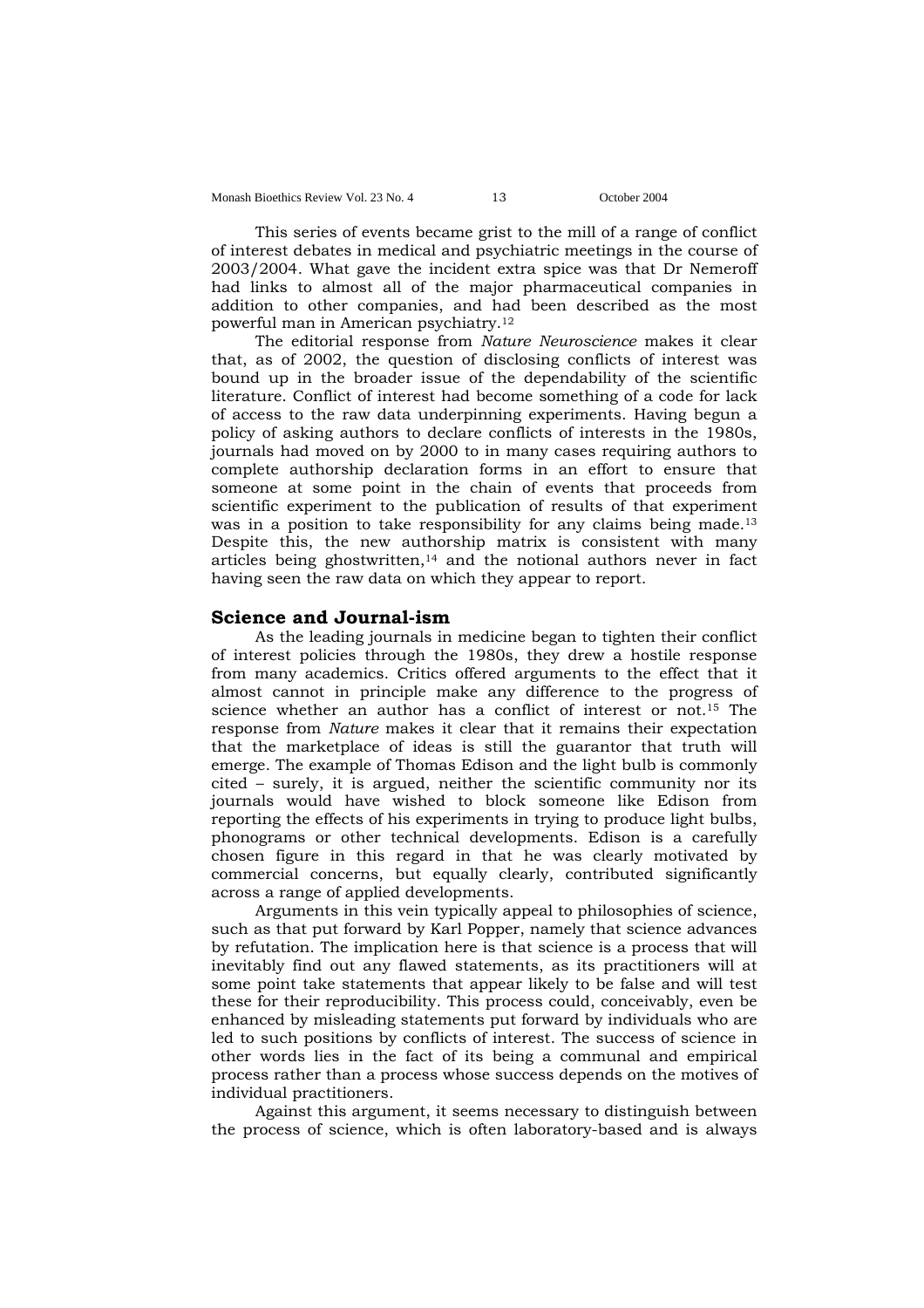empirical, and the subsequent communication of scientific results. The first scientific societies, such as the Royal Society, operated on the basis of a public demonstration of results in the form of scientific experiments conducted in the presence of peers. The scientific article is an off-shoot of these demonstrations, which through peer review aims at reproducing something of the conditions present at the first Royal Society Meetings.

Since then the communication of scientific results has developed in a number of different dimensions and the uses to which such communications can be put have become increasingly rhetorical. Claims first made in scientific forums, acquire a cloak of legitimacy derived from science when later put to use in political debates, for social purposes, or for other ends. These other ends include an increasing use of certain scientific products in medico-legal settings or for other persuasive purposes. Within medicine, perhaps linked to the need to sell medicines through physicians, scientific papers portraying evidence of treatment efficacy have become a marketing tool.

Given this latter proliferation of both the amount of literature and the uses to which this literature is put, there would seem to be an increasing need to recognise that what is involved here is essentially a journal-ism that should be subject to all the rules of mainstream journalism. This is particularly the case given that an increasing proportion of the medical literature is associated with pharmaceutical companies and this literature reports on findings not readily open to independent replication. Were others able to undertake comparable studies and generate competing results or otherwise refute the claims made by pharmaceutical companies or their experts, then it would be more reasonable to argue that the laboratory-based or replicating arm of science might be able to correct for any corruptions stemming from conflicts of interest in its associated journalistic processes.

# **The Greatest Divide in Medicine**

In 2002, the issue of *Newsweek* coinciding with World Mental Health Day carried a cover feature of a depressed teenage girl.[16](#page--1-15) The inside story outlined that there were 3 million depressed teenagers in the United States, and that if left untreated this situation would lead to unacceptable levels of substance abuse, failed marriages and careers and deaths from suicide. The article noted that there were a number of new antidepressants, such as Selective Serotonin Reuptake Inhibitor (SSRI) drugs Paxil, Zoloft and Prozac, which could help. Such articles commonly have input from PR companies working for pharmaceutical companies. The expectation in this case would appear to have been that a number of SSRIs would shortly thereafter have a licence to treat teenage depression.

There had in fact been approximately 21 randomized trials of SSRI drugs in children, giving rise to 6 full articles with 3 abstracts, as well as approximately 70 publications of open studies or case reports with Celexa, Prozac, Paxil (Aropax/Seroxat), Zoloft, Luvox and Efexor. The open studies and published double blind trials universally portrayed these drugs as safe, well-tolerated and effective when given to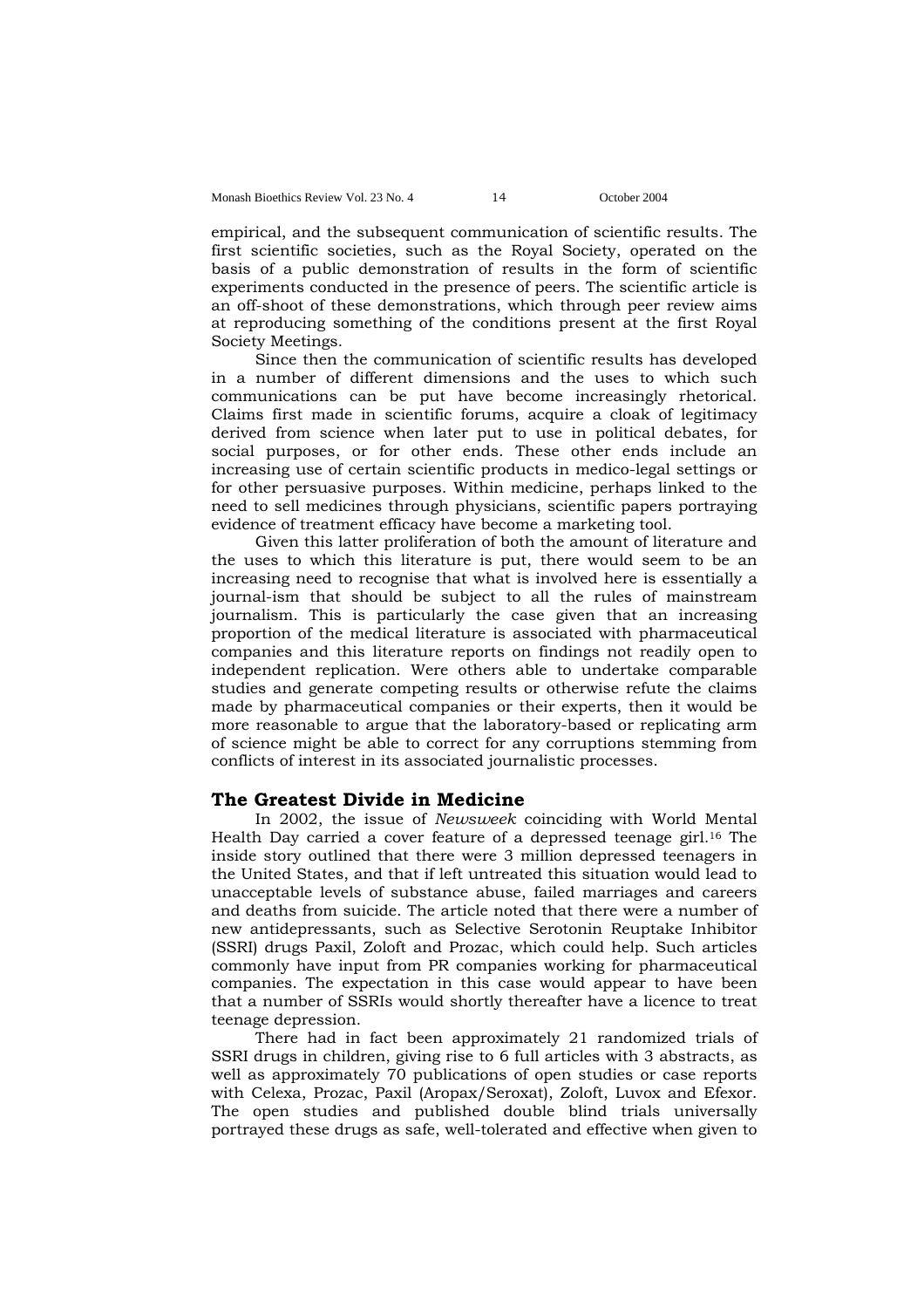children. The most famous of these studies, study 329, involved Paxil,<sup>17</sup> stated that Paxil was safe, well-tolerated and effective in children, but noted that some children became emotionally labile while taking it. The question of what was happening to children, who were deemed to have become emotionally labile, was picked up by journalists and lawyers rather than scientists or regulators.

As a result of a Glaxo SmithKline application to the regulators for a license for Paxil to treat childhood nervous disorders, the raw data from clinical trials were lodged with a number of national regulators. Within a fortnight of seeing the raw data in May 2003, after the events lying behind the term emotional lability had been clarified, the regulators in the United Kingdom issued a warning against the use of Paxil for minors. A few weeks later, Glaxo SmithKline wrote to all doctors noting that Paxil use was linked to suicidality and that withdrawal from Paxil was also linked to an apparent doubling of the rate of suicidality. Three months later, Wyeth recommended against the use of Efexor in children, in similar terms. In December 2003, British regulators issued a position statement in which they stated that none of these drugs had demonstrated efficacy in depression in children. This reassessment of the data does not however represent a triumph of scientific method – it indicates rather a crisis triggered by media concerns.

These developments led to a projected FDA hearing for February 2nd 2004. Ten days before this hearing, in what was widely seen as a pre-emptive strike, a working group for the American College of Neuropsychopharmacology reported that after reviewing the evidence it was the task force's view that SSRI drugs were safe and effective and well-tolerated by children[.18](#page--1-6) The authors of this report included Emslie, Wagner and Ryan who had all been authors on study 329, and between them had been authors on most of the published randomized trial literature on SSRIs given to children. These three authors and their coauthors, however, noted that they might not be correct in their conclusions that there were no problems with SSRIs in that they had not seen the raw data.

The apparent anomaly of authors not having seen their own data was compounded in this instance by the very report having been in fact authored by GYMR, a Washington based public relations company, who specialise 'in translating the language of science and medicine into the more understandable language of health' (From GYMR.com). GYMR was 'founded in 1998 by a team of experts in healthcare and social change… [it] offers clients marketing and communications expertise that strategically support public policy goals… [clients] include many of the nation's most respected associations, government agencies, pharmaceutical companies, philanthropic organizations and health initiatives.' 'Whether it's provoking action on a national health issue or crafting an organizational image that appeals to internal and external audiences, GYMR excels at designing and implementing issue and image campaigns.'

In this case, GYMR was delivering perhaps the premier organisation in the world of psychopharmacology and a slate full of the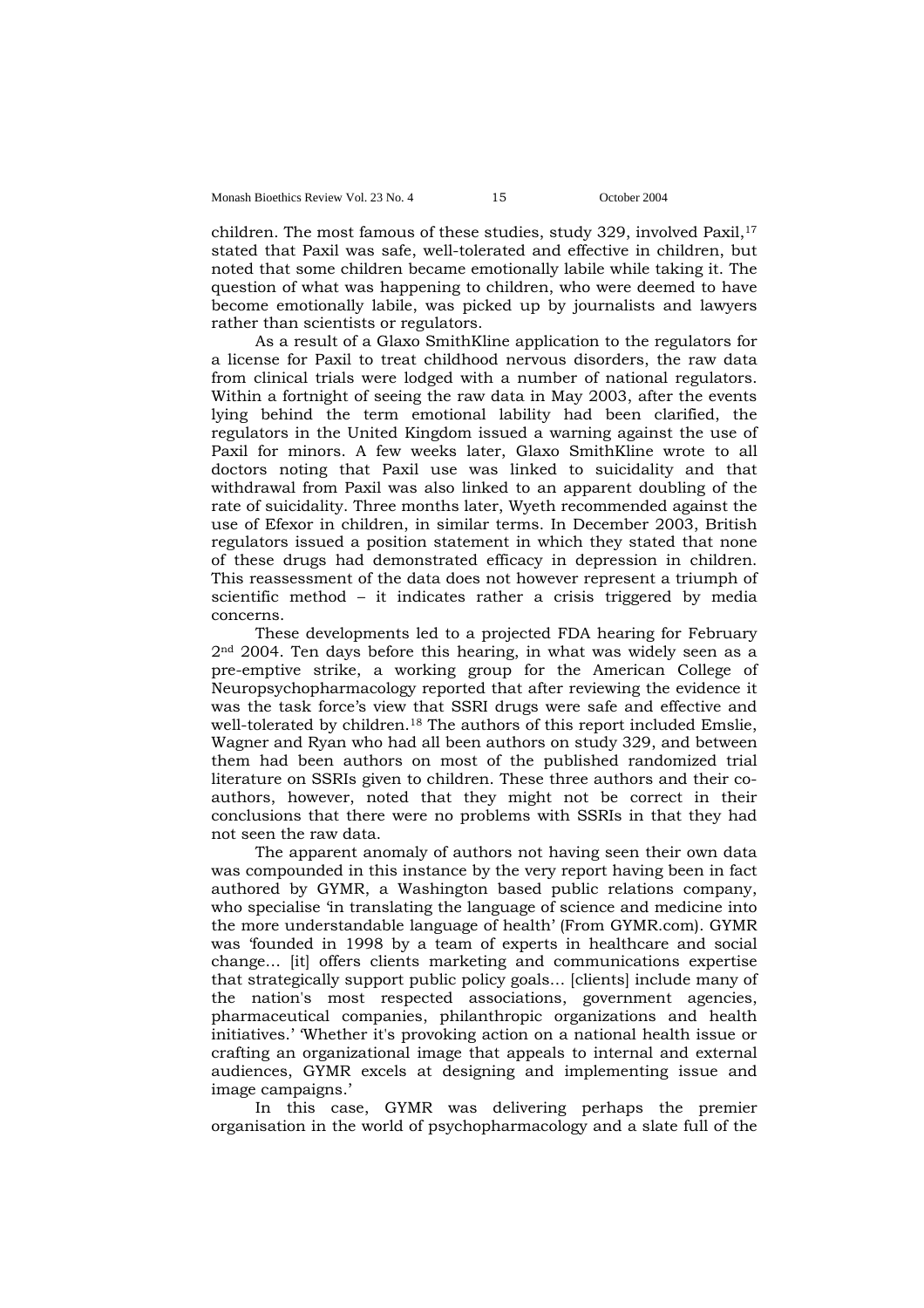most prominent names in the field to support a company position. It transpired however that internal documents made clear the key company in the field had reneged from this position in 1998 – a SmithKline Beecham assessment of the Paxil studies, which had been completed at that time, including study 329, indicated that the drug did not work for depressed children, but that the data would not be submitted to the regulators, as a statement to the effect that the drug had not been shown to work for children would have a negative commercial impact.[19](#page--1-17) Selected positive data, however, would be progressed to publication. Subsequently, other investigators have made it clear that this state of affairs was not confined to SmithKline and Paxil.[20](#page--1-18)

Despite the pre-emptive strike, the February FDA hearing recommended strengthening the warnings on these drugs, against a background of regulatory assessments that at least 13 of the 15 studies undertaken of antidepressants in children failed to show efficacy for the drug, and panel views that there appeared to be an activation syndrome on these drugs.

We have here the greatest divide in medicine between the raw data on an issue on the one side and the published accounts purporting to represent those data on the other. The divide, it is important to note, only came to light as a result of the efforts of journalists and lawyers. No clinician or scientist had a hand in questioning the validity of the 'science'. What lessons can be drawn from this situation?

First, the entire set of open and randomized trials germane to both the safety and efficacy of these drugs in children would seem to have the appearance but not the substance of science. The discrepancy between the papers and the underlying data is comprehensive and would appear to stem in part from the possibility that many if not close to all of the key studies have been ghost-written. It is difficult to avoid such a conclusion when even the notional authors of the key papers claim not to have seen the raw data. This latter point transforms this issue from a matter of one group of drugs causing a hazard in one group of subjects into a problem for evidence-based medicine.[21](#page--1-19)

A second point about this current crisis is that while pharmaceutical companies know exactly how many prescriptions are issued for a drug, extraordinarily, no-one knows how many children or adults are on any drugs. When this fact is allied to evidence that serious adverse events are reported by physicians to regulators in no more than one in one hundred cases, it is clear that the situation is one in which the dominant interests of industry could not be better served. The degree to which conflicting interests affect clinicians becomes clear in this case also, in that when it comes to reporting on the hazards posed by SSRIs, the quality of the information reported by patients on adverse events appears to be much better than that reported by physicians[.22](#page--1-20)

Finally, the issue of the reporting of the results of SSRI trials done in children gives us an instance in which a set of what appeared superficially to be scientific communications were in fact functioning as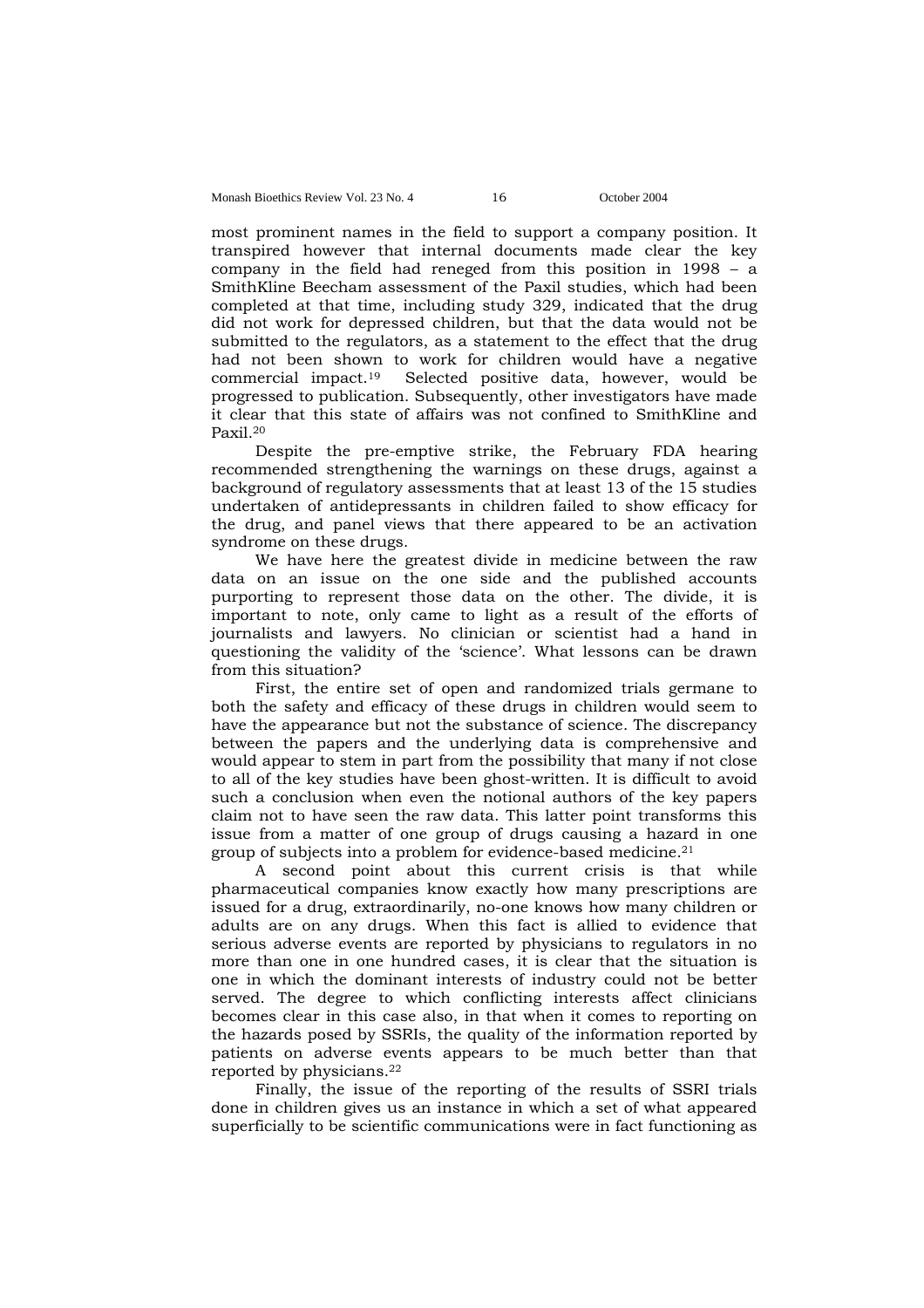a rhetorical device rather than as the products of a science exercise. In this case the rhetoric was aimed at gaining a marketing advantage. What better marketing position to adopt than one which advocates a course of treatment on the basis of an evidence-based scientific consensus? There would however appear to be reasonable grounds to state that there must be some fundamental opposition between marketing and science, in that the former operates to build consensus[,23](#page--1-21) while the latter supposedly moves forward by fracturing consensus. When we have arrived at a situation in which the mental sets of clinicians have been captured so that it is difficult for them to conceive of alternatives to those being sold to them, there are reasonable grounds to state that such a field is no longer scientific. When there is almost no possibility of discrepant data emerging to trigger a thought that might be unwelcome to the marketing department of a pharmaceutical company, the situation would seem appropriately described as totalitarian.

One of the ironies of the current situation is that those concerned about developments often lobby for public or state funding of studies, unaware of the history of these issues – namely that governments were once thought even less disinterested than private companies who are in principle perhaps subject to the discipline of the marketplace. Part of the solution to this crisis would appear to lie not so much in the funding source that leads to conflicting interests, but in independent access to the raw data from clinical trials. If companies want to market their product under the banner of science, they can be required to conform to the norms of science, but this will require journal editors and academic meeting organizers to refuse access to articles or presentations on data that is not in the public domain. This, rather than conflict of interest or authorship declarations, would seem to offer a way forward.

## **ENDNOTES**

 $\frac{1}{1}$  Eisenhower DD, Military industrial complex speech, 1961. www.cnn.com/ SPECIALS/cold.war/episodes/12/documents/eisenhower.speech/ (accessed April 21, 2002.)

<sup>2</sup> Healy D, *The creation of psychopharmacology*, Cambridge MA: Harvard University Press, 2001.

<sup>3</sup> Relman AS, 'Dealing with conflicts of interest', *New England Journal of Medicine*, vol. 316, 1984, pp. 1182–1183.

<sup>4</sup> Bok DC, 'Business and the academy', *Harvard Magazine*, vol. 83, 1981, pp. 23–35.

<sup>5</sup> Healy D, *Let them eat prozac*, 2nd edition, New York: New York University Press, 2004, with linked website http://www.healyprozac.com.

<sup>6</sup> International committee of medical journal editors, *Uniform requirements for manuscripts submitted to biomedical journals*, May 2000. www.icmje.org.

<sup>7</sup> Drahos P and Braithwaite J, *Information feudalism. Who owns the knowledge economy?*, London: Earthscan Publications, 2002.

<sup>8</sup> Nemeroff CB and Owens MJ, 'Treatment of mood disorders', *Nature Neuroscience*, vol. 5 (Suppl.), 2002, pp. 1068–1070.

<sup>9</sup> Petersen M, 'Undisclosed financial ties prompt reproval of doctor', *New York Times*, August 3, 2003.